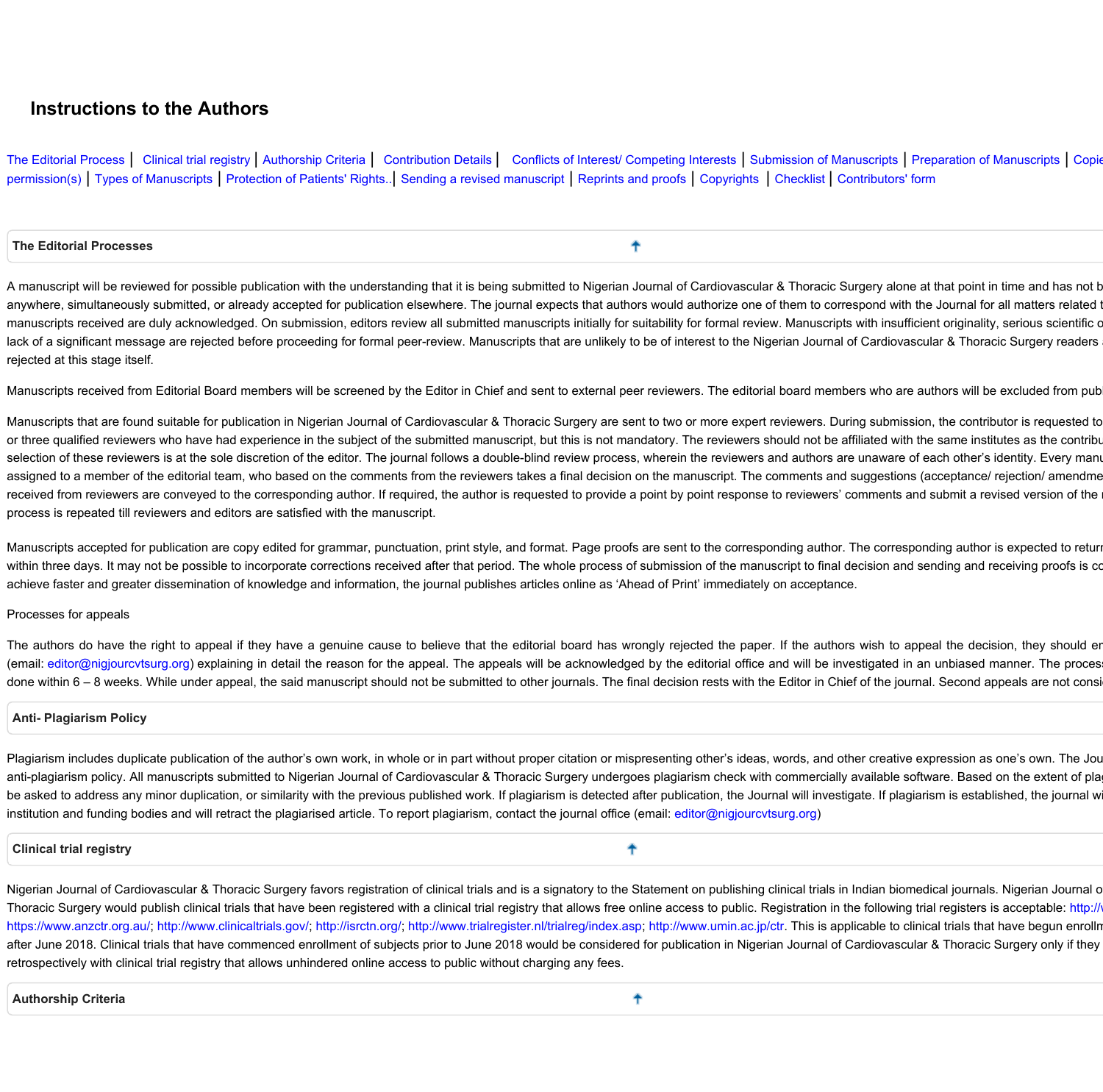Authorship credit should be based only on substantial contributions to each of the three components mentioned below:

- **1. Concept and design of study or acquisition of data or analysis and interpretation of data;**
- **2. Drafting the article or revising it critically for important intellectual content; and**
- **3. Final approval of the version to be published.**

Participation solely in the acquisition of funding or the collection of data does not justify authorship. General supervision of the research group is not sufficient for authorship. Each contributor should ha sufficiently in the work to take public responsibility for appropriate portions of the content of the manuscript. The order of naming the contributors should be based on the relative contribution of the cont study and writing the manuscript. Once submitted the order cannot be changed without written consent of all the contributors. The journal prescribes a maximum number of authors for manuscripts dep of manuscript, its scope and number of institutions involved (vide infra). The authors should provide a justification, if the number of authors exceeds these limits.

<span id="page-1-0"></span>

| <b>Contribution Details</b> |  |
|-----------------------------|--|
|                             |  |

Contributors should provide a description of contributions made by each of them towards the manuscript. Description should be divided in following categories, as applicable: concept, design, definition content, literature search, clinical studies, experimental studies, data acquisition, data analysis, statistical analysis, manuscript preparation, manuscript editing and manuscript review. Authors' contribut along with the article. One or more author should take responsibility for the integrity of the work as a whole from inception to published article and should be designated as 'guarantor'.

<span id="page-1-1"></span>

| <b>Conflicts of Interest/ Competing Interests</b> |  |  |
|---------------------------------------------------|--|--|
|                                                   |  |  |

All authors of articles must disclose any and all conflicts of interest they may have with publication of the manuscript or an institution or product that is mentioned in the manuscript and/or is important to study presented. Authors should also disclose conflict of interest with products that compete with those mentioned in their manuscript.

<span id="page-1-2"></span>

| the contract of the contract of the contract of the contract of the contract of the contract of the contract of<br><b>Submission of Manuscripts</b> |  |
|-----------------------------------------------------------------------------------------------------------------------------------------------------|--|
|                                                                                                                                                     |  |

All manuscripts must be submitted on-line through the website <http://www.journalonweb.com/njct>. First time users will have to register at this site. Registration is free but mandatory. Registered authors **their articles after logging into the site using their user name and password.**

**The journal does not charge for submission and processing of the manuscripts.**

**If you experience any problems, please contact the editorial office by e-mail at editor@nigjourcvtsurg.org**

The submitted manuscripts that are not as per the "Instructions to Authors" would be returned to the authors for technical correction, before they undergo editorial/ peer-review. Generally, the manuscri **in the form of two separate files:**

## **[1] Title Page/First Page File/covering letter:**

## **This file should provide**

- 1. The type of manuscript (original article, case report, review article, Letter to editor, Images, etc.) title of the manuscript, running title, names of all authors/ contributors (with their highest academ designation and affiliations) and name(s) of department(s) and/ or institution(s) to which the work should be credited, . All information which can reveal your identity should be here. Use text/rtf/c **the files.**
- 2. The total number of pages, total number of photographs and word counts separately for abstract and for the text (excluding the references, tables and abstract), word counts for introduction + d **an original article;**
- **3. Source(s) of support in the form of grants, equipment, drugs, or all of these;**
- 4. Acknowledgement, if any. One or more statements should specify 1) contributions that need acknowledging but do not justify authorship, such as general support by a departmental chair; 2) acl technical help; and 3) acknowledgments of financial and material support, which should specify the nature of the support. This should be included in the title page of the manuscript and not in th
- 5. If the manuscript was presented as part at a meeting, the organization, place, and exact date on which it was read. A full statement to the editor about all submissions and previous reports that redundant publication of the same or very similar work. Any such work should be referred to specifically, and referenced in the new paper. Copies of such material should be included with the su **help the editor decide how to handle the matter.**
- 6. Registration number in case of a clinical trial and where it is registered (name of the registry and its URL)
- 7. Conflicts of Interest of each author/ contributor. A statement of financial or other relationships that might lead to a conflict of interest, if that information is not included in the manuscript itself or ir
- **8. Criteria for inclusion in the authors'/ contributors' list**
- 9. A statement that the manuscript has been read and approved by all the authors, that the requirements for authorship as stated earlier in this document have been met, and that each author beli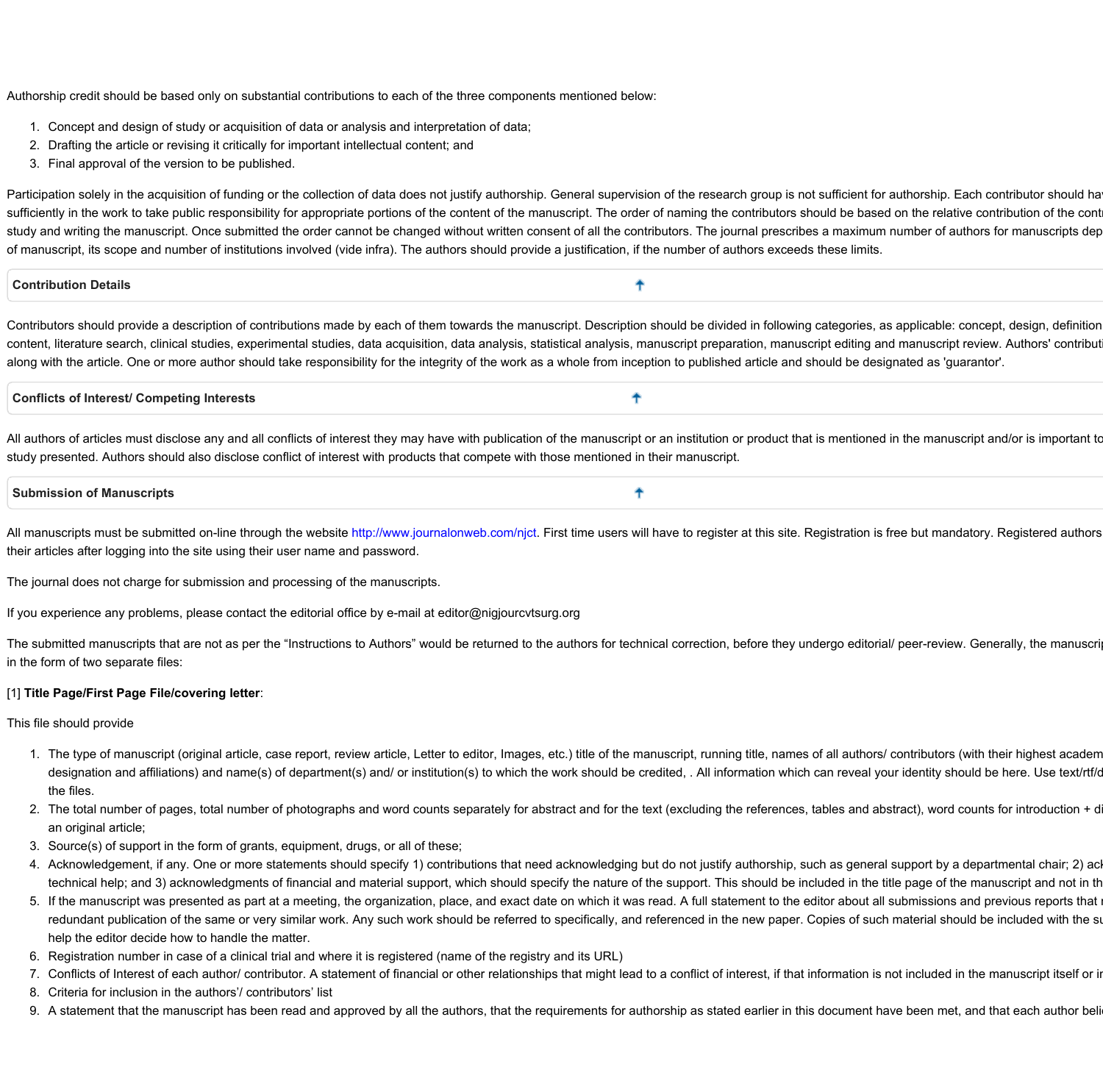**manuscript represents honest work, if that information is not provided in another form (see below); and**

10. The name, address, e-mail, and telephone number of the corresponding author, who is responsible for communicating with the other authors about revisions and final approval of the proofs, if the **included on the manuscript itself.**

[2] Blinded Article file: The main text of the article, beginning from Abstract till References (including tables) should be in this file. The file must not contain any mention of the authors' names or initials which the study was done or acknowledgements. Page headers/running title can include the title but not the authors' names. Manuscripts not in compliance with the Journal's blinding policy will be retu corresponding author. Use rtf/doc files. Do not zip the files. Limit the file size to 1 MB. Do not incorporate images in the file. If file size is large, graphs can be submitted as images separately without in the article file to reduce the size of the file. The pages should be numbered consecutively, beginning with the first page of the blinded article file.

[3] Images: Submit good quality color images. Each image should be less than 2 MB in size. Size of the image can be reduced by decreasing the actual height and width of the images (keep up to 1 5-6 inches). Images can be submitted as jpeg files. Do not zip the files. Legends for the figures/images should be included at the end of the article file.

[4] The contributors' / copyright transfer form (template provided below) has to be submitted in original with the signatures of all the contributors within two weeks of submission via courier, fax or er image. Print ready hard copies of the images (one set) or digital images should be sent to the journal office at the time of submitting revised manuscript. High resolution images (up to 5 MB each) can b

Contributors' form / copyright transfer form can be submitted online from the authors' area on <http://www.journalonweb.com/njct>.

<span id="page-2-0"></span>

| <b>Preparation of Manuscripts</b> |  |
|-----------------------------------|--|
|                                   |  |

Manuscripts must be prepared in accordance with "Uniform requirements for Manuscripts submitted to Biomedical Journals" developed by the International Committee of Medical Journal Editors (Octob requirements and specific requirement of Nigerian Journal of Cardiovascular & Thoracic Surgery are summarized below. Before submitting a manuscript, contributors are requested to check for the late available. Instructions are also available from the website of the journal (http://www.nigjourcytsurg.org) and from the manuscript submission site [http://www.journalonweb.com/njct\)](http://www.journalonweb.com/njct).

**Nigerian Journal of Cardiovascular & Thoracic Surgery accepts manuscripts written in American English.**

<span id="page-2-1"></span>

| Copies of any permission(s) |  |
|-----------------------------|--|
|                             |  |

It is the responsibility of authors/ contributors to obtain permissions for reproducing any copyrighted material. A copy of the permission obtained must accompany the manuscript. Copies of any and all other manuscripts in preparation or submitted elsewhere that are related to the manuscript must also accompany the manuscript.

<span id="page-2-2"></span>

| anuscripts<br>. . |
|-------------------|
|                   |

## **Original articles:**

These include randomized controlled trials, intervention studies, studies of screening and diagnostic test, outcome studies, cost effectiveness analyses, case-control series, and surveys with high respo original articles amounting to up to 3000 words (excluding Abstract, references and Tables) should be divided into sections with the headings Abstract, Key-words, Introduction, Material and Methods, F **References, Tables and Figure legends.**

**Introduction: State the purpose and summarize the rationale for the study or observation.** 

**Materials and Methods: It should include and describe the following aspects:**

Ethics: When reporting studies on human beings, indicate whether the procedures followed were in accordance with the ethical standards of the responsible committee on human experimentation (inst and with the Helsinki Declaration of 1975, as revised in 2003 (available at http://www.wma.net/e/policy/17-c e.html). For prospective studies involving human participants, authors are expected to ment (regional/ national/ institutional or independent Ethics Committee or Review Board, obtaining informed consent from adult research participants and obtaining assent for children aged over 7 years parti The age beyond which assent would be required could vary as per regional and/ or national guidelines. Ensure confidentiality of subjects by desisting from mentioning participants' names, initials or hos especially in illustrative material. When reporting experiments on animals, indicate whether the institution's or a national research council's guide for, or any national law on the care and use of laborato **followed.**

Evidence for approval by a local Ethics Committee (for both human as well as animal studies) must be supplied by the authors on demand. Animal experimental procedures should be as humane as po of anesthetics and analgesics used should be clearly stated. The ethical standards of experiments must be in accordance with the guidelines provided by the CPCSEA and World Medical Association D on Ethical Principles for Medical Research Involving Humans for studies involving experimental animals and human beings, respectively). The journal will not consider any paper which is ethically unac on ethics committee permission and ethical practices must be included in all research articles under the 'Materials and Methods' section.

*Study design:*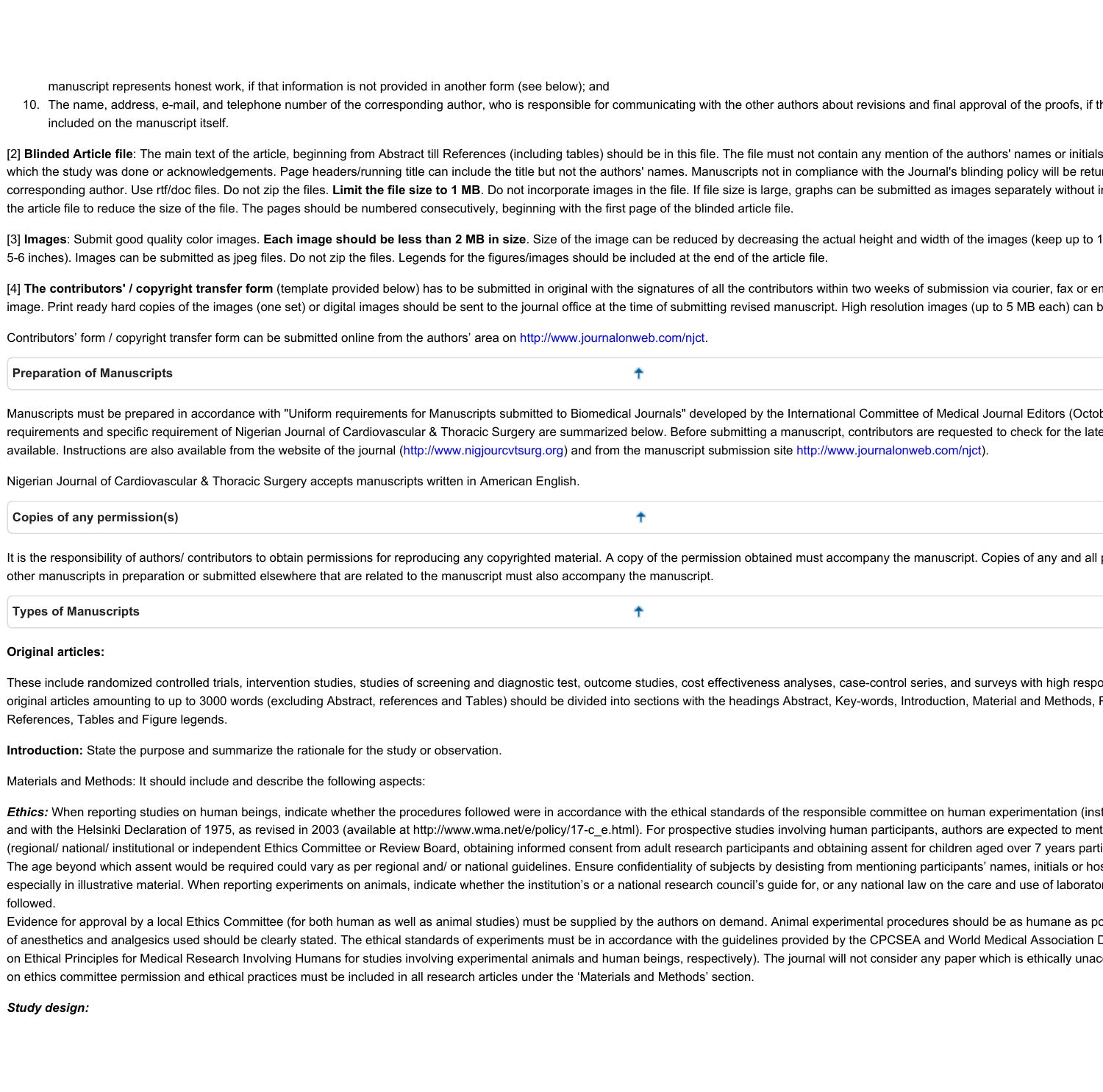Selection and Description of Participants: Describe your selection of the observational or experimental participants (patients or laboratory animals, including controls) clearly, including eligibility and exc description of the source population. Technical information: Identify the methods, apparatus (give the manufacturer's name and address in parentheses), and procedures in sufficient detail to allow othe reproduce the results. Give references to established methods, including statistical methods (see below); provide references and brief descriptions for methods that have been published but are not we new or substantially modified methods, give reasons for using them, and evaluate their limitations. Identify precisely all drugs and chemicals used, including generic name(s), dose(s), and route(s) of ad

Reports of randomized clinical trials should present information on all major study elements, including the protocol, assignment of interventions (methods of randomization, concealment of allocation to **and the method of masking (blinding), based on the CONSORT Statement (http://www.consort-statement.org).**

#### **Reporting Guidelines for Specific Study Designs**

| <b>Guideline</b>          | <b>Type of Study Source</b>                                                                            |                                                                                          |
|---------------------------|--------------------------------------------------------------------------------------------------------|------------------------------------------------------------------------------------------|
| <b>STROBE</b>             | Observational<br>studies<br>including<br>cohort.<br>case-control.<br>and<br>cross-sectional<br>studies | https://www.strobe-statement.org/index.php?id=available-checklists                       |
| <b>CONSORT</b> controlled | Randomized<br>trials                                                                                   | http://www.consort-statement.org                                                         |
| <b>SQUIRE</b>             | Quality<br>improvement<br>projects                                                                     | http://squire-statement.org/index.cfm?fuseaction=Page.ViewPage&PageID=471                |
| <b>PRISMA</b>             | Systematic<br>reviews<br>meta-analyses                                                                 | and http://prisma-statement.org/PRISMAStatement/Checklist.aspx                           |
| <b>STARD</b>              | <b>Studies</b><br>of<br>diagnostic<br>accuracy                                                         | https://pubs.rsna.org/doi/full/10.1148/radiol.2015151516                                 |
| <b>CARE</b>               | Case Reports                                                                                           | https://www.care-statement.org/checklist                                                 |
| <b>AGREE</b>              | Clinical<br>Practice<br>Guidelines                                                                     | https://www.agreetrust.org/wp-content/uploads/2016/02/AGREE-Reporting-Checklist-2016.pdf |

**The reporting guidelines for other type of studies can be found at [https://www.equator-network.org/reporting-guidelines/.](https://www.equator-network.org/reporting-guidelines/)** 

Statistics: Whenever possible quantify findings and present them with appropriate indicators of measurement error or uncertainty (such as confidence intervals). Authors should report losses to observa dropouts from a clinical trial). When data are summarized in the Results section, specify the statistical methods used to analyze them. Avoid non-technical uses of technical terms in statistics, such as ' implies a randomizing device), 'normal', 'significant', 'correlations', and 'sample'. Define statistical terms, abbreviations, and most symbols. Specify the computer software used. Use upper italics (P 0.04 include the exact value and not less than 0.05 or 0.001. Mean differences in continuous variables, proportions in categorical variables and relative risks including odds ratios and hazard ratios should be **their confidence intervals.**

Results: Present your results in a logical sequence in the text, tables, and illustrations, giving the main or most important findings first. Do not repeat in the text all the data in the tables or illustrations; e summarize only important observations. Extra- or supplementary materials and technical detail can be placed in an appendix where it will be accessible but will not interrupt the flow of the text; alternati **published only in the electronic version of the journal.**

When data are summarized in the Results section, give numeric results not only as derivatives (for example, percentages) but also as the absolute numbers from which the derivatives were calculated. statistical methods used to analyze them. Restrict tables and figures to those needed to explain the argument of the paper and to assess its support. Use graphs as an alternative to tables with many e duplicate data in graphs and tables. Where scientifically appropriate, analyses of the data by variables such as age and sex should be included.

Discussion: Include summary of key findings (primary outcome measures, secondary outcome measures, results as they relate to a prior hypothesis); Strengths and limitations of the study (study quest data collection, analysis and interpretation); Interpretation and implications in the context of the totality of evidence (is there a systematic review to refer to, if not, could one be reasonably done here an study adds to the available evidence, effects on patient care and health policy, possible mechanisms); Controversies raised by this study; and Future research directions (for this particular research coll **mechanisms, clinical research).**

Do not repeat in detail data or other material given in the Introduction or the Results section. In particular, contributors should avoid making statements on economic benefits and costs unless their man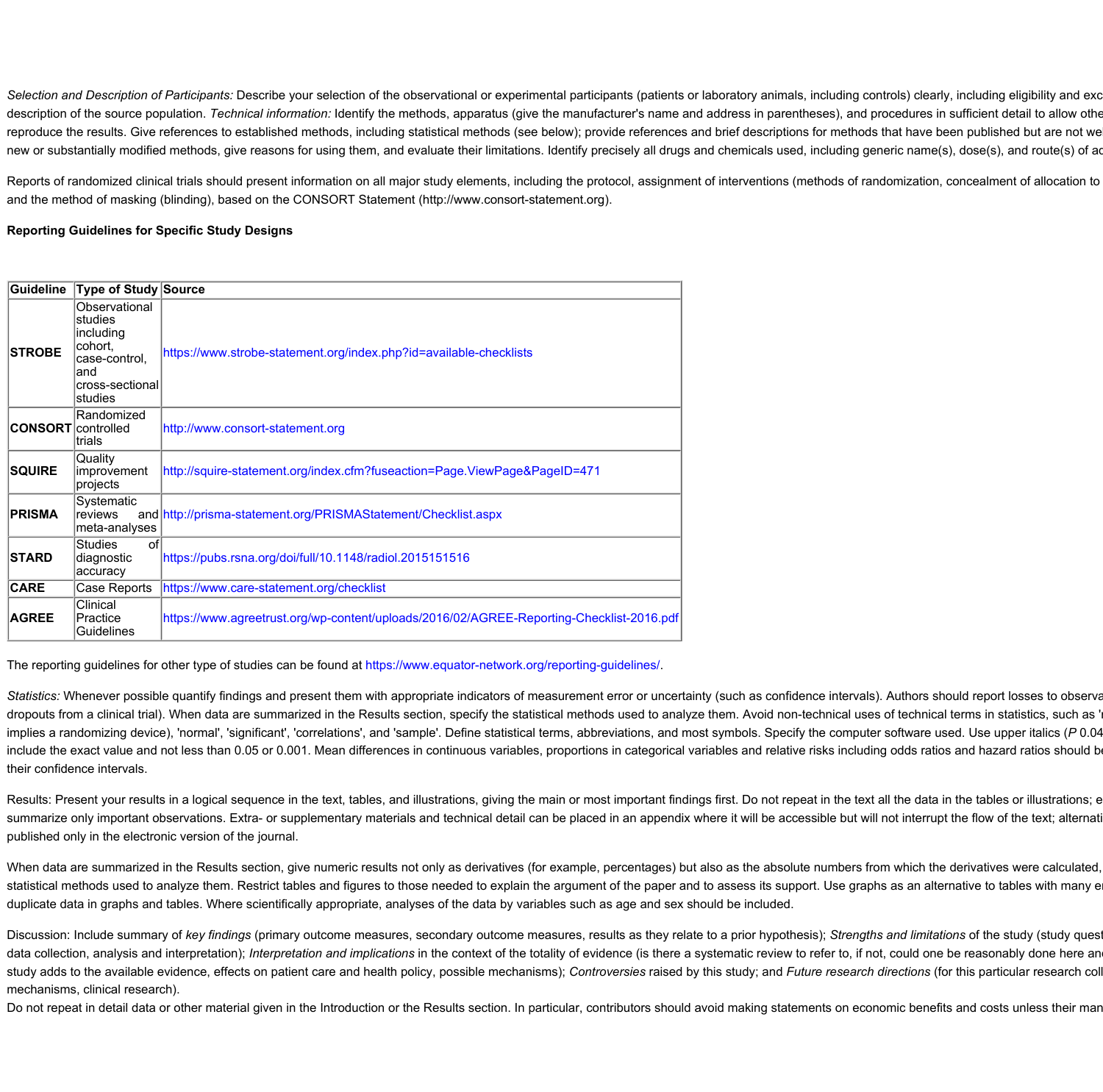economic data and analyses. Avoid claiming priority and alluding to work that has not been completed. New hypotheses may be stated if needed, however they should be clearly labeled as such. Abou **be included. These articles generally should not have more than six authors.**

## **Review Articles:**

It is expected that these articles would be written by individuals who have done substantial work on the subject or are considered experts in the field. A short summary of the work done by the contribute **review should accompany the manuscript.**

The prescribed word count is up to 3000 words excluding tables, references and abstract. The manuscript may have about 90 references. The manuscript should have an unstructured Abstract (250 words) accurate summary of the article. The section titles would depend upon the topic reviewed. Authors submitting review article should include a section describing the methods used for locating, selecting **synthesizing data. These methods should also be summarized in the abstract.**

The journal expects the contributors to give post-publication updates on the subject of review. The update should be brief, covering the advances in the field after the publication of the article and shoul **editor, as and when major development occurs in the field.**

## **Case reports:**

New, interesting and rare cases can be reported. They should be unique, describing a great diagnostic or therapeutic challenge and providing a learning point for the readers. Cases with clinical signific will be given priority. These communications could be of up to 1000 words (excluding Abstract and references) and should have the following headings: Abstract (unstructured), Key-words, Introduction **Discussion, Reference, Tables and Legends in that order.**

The manuscript could be of up to 1000 words (excluding references and abstract) and could be supported with up to 10 references. Case Reports could be authored by up to four authors.

#### **Letter to the Editor:**

These should be short and decisive observations. They should preferably be related to articles previously published in the Journal or views expressed in the journal. They should not be preliminary obs later paper for validation. The letter could have up to 500 words and 5 references. It could be generally authored by not more than four authors.

#### *Other:*

**Editorial, Guest Editorial, Commentary and Opinion are solicited by the editorial board.**

#### *References*

References should be numbered consecutively in the order in which they are first mentioned in the text (not in alphabetic order). Identify references in text, tables, and legends by Arabic numerals in su bracket after the punctuation marks. References cited only in tables or figure legends should be numbered in accordance with the sequence established by the first identification in the text of the particu Use the style of the examples below, which are based on the formats used by the NLM in Index Medicus. The titles of journals should be abbreviated according to the style used in Index Medicus. Use journal for non-indexed journals. Avoid using abstracts as references. Information from manuscripts submitted but not accepted should be cited in the text as "unpublished observations" with written per source. Avoid citing a "personal communication" unless it provides essential information not available from a public source, in which case the name of the person and date of communication should be **in the text.**

The commonly cited types of references are shown here, for other types of references such as newspaper items please refer to ICMJE Guidelines (http://www.icmje.org or **[http://www.nlm.nih.gov/bsd/uniform\\_requirements.html](http://www.nlm.nih.gov/bsd/uniform_requirements.html)).**

#### *Articles in Journals*

- 1. Standard journal article (for up to six authors): Parija S C, Ravinder PT, Shariff M. Detection of hydatid antigen in the fluid samples from hydatid cysts by co-agglutination. Trans. R.Soc. Trop. M **90:255–256.**
- 2. Standard journal article (for more than six authors): List the first six contributors followed by et al.

Roddy P. Goiri J. Flevaud L. Palma PP. Morote S. Lima N. et al., Field Evaluation of a Rapid Immunochromatographic Assay for Detection of Trypanosoma cruzi Infection by Use of Whole Blood. J. Cli **2022-2027.**

1. Volume with supplement: Otranto D, Capelli G, Genchi C: Changing distribution patterns of canine vector borne diseases in Italy: leishmaniosis vs. dirofilariosis. Parasites & Vectors 2009; Suppl

#### *Books and Other Monographs*

1. Personal author(s): Parija SC. Textbook of Medical Parasitology, 3rd ed. All India Publishers and Distributors, 2008.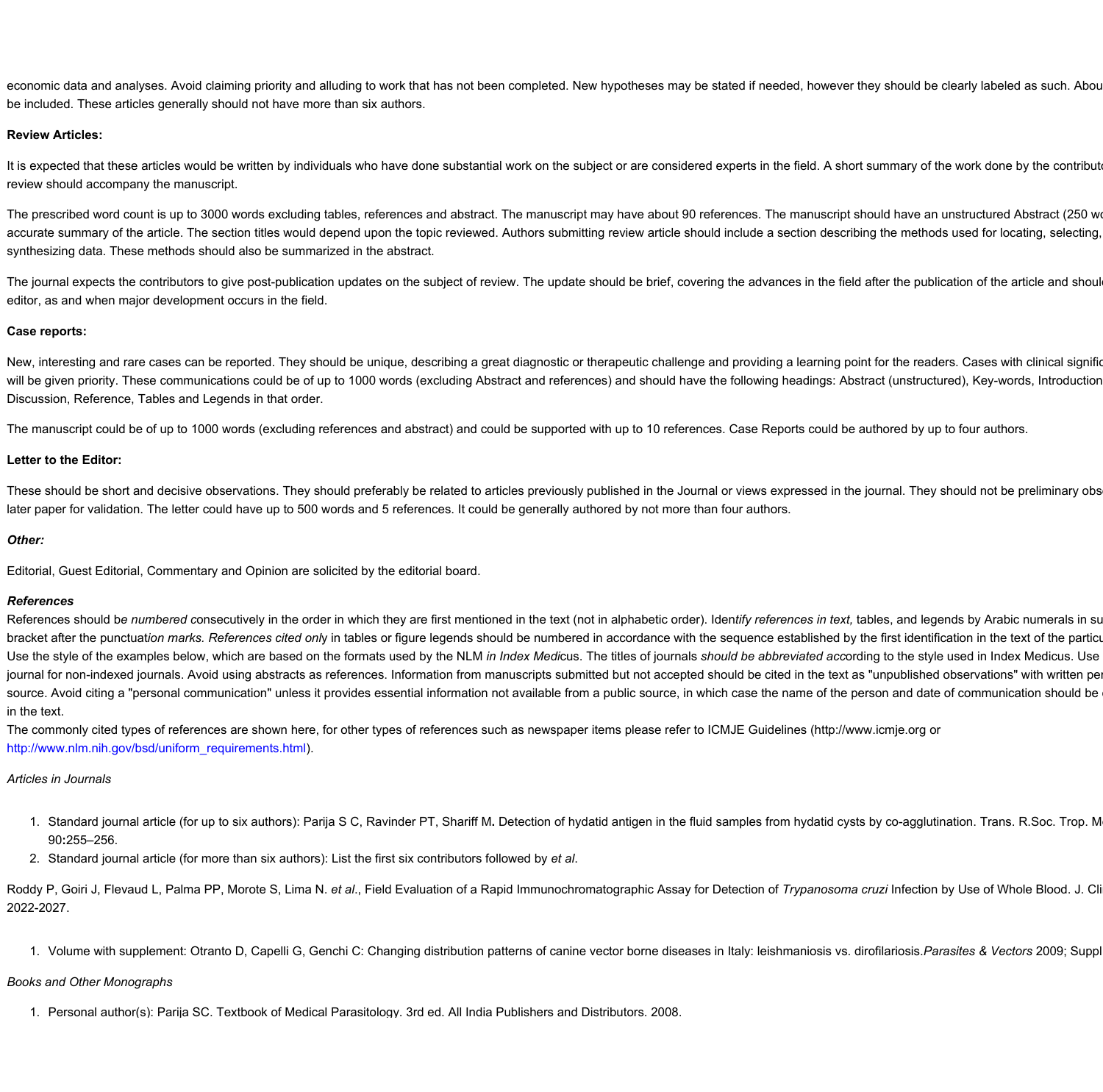- 2. Editor(s), compiler(s) as author: Garcia LS, Filarial Nematodes In: Garcia LS (editor) Diagnostic Medical Parasitology ASM press Washington DC 2007: pp 319-356.
- 3. Chapter in a book: Nesheim M C. Ascariasis and human nutrition. In Ascariasis and its prevention and control, D. W. T. Crompton, M. C. Nesbemi, and Z. S. Pawlowski (eds.). Taylor and Franc **pp. 87–100.**

# *Electronic Sources as reference*

Journal article on the Internet: Parija SC, Khairnar K. Detection of excretory Entamoeba histolytica DNA in the urine, and detection of E. histolytica DNA and lectin antigen in the liver abscess pus for th **amoebic liver abscess .***BMC Microbiology* **2007, 7:41.doi:10.1186/1471-2180-7-41. <http://www.biomedcentral.com/1471-2180/7/41>**

## *Tables*

- **• Tables should be self-explanatory and should not duplicate textual material.**
- **• Tables with more than 10 columns and 25 rows are not acceptable.**
- Number tables, in Arabic numerals, consecutively in the order of their first citation in the text and supply a brief title for each.
- **• Place explanatory matter in footnotes, not in the heading.**
- **• Explain in footnotes all non-standard abbreviations that are used in each table.**
- Obtain permission for all fully borrowed, adapted, and modified tables and provide a credit line in the footnote.
- **• For footnotes use the following symbols, in this sequence: \*, †, ‡, §, ||,¶ , \*\*, ††, ‡‡**
- Tables with their legends should be provided at the end of the text after the references. The tables along with their number should be cited at the relevant place in the text

## *Illustrations (Figures)*

- Upload the images in JPEG format. The file size should be within 1024 kb in size while uploading.
- Figures should be numbered consecutively according to the order in which they have been first cited in the text.
- Labels, numbers, and symbols should be clear and of uniform size. The lettering for figures should be large enough to be legible after reduction to fit the width of a printed column.
- . Symbols, arrows, or letters used in photomicrographs should contrast with the background and should be marked neatly with transfer type or by tissue overlay and not by pen.
- **• Titles and detailed explanations belong in the legends for illustrations not on the illustrations themselves.**
- When graphs, scatter-grams or histograms are submitted the numerical data on which they are based should also be supplied.
- **• The photographs and figures should be trimmed to remove all the unwanted areas.**
- If photographs of individuals are used, their pictures must be accompanied by written permission to use the photograph.
- If a figure has been published elsewhere, acknowledge the original source and submit written permission from the copyright holder to reproduce the material. A credit line should appear in the le
- Legends for illustrations: Type or print out legends (maximum 40 words, excluding the credit line) for illustrations using double spacing, with Arabic numerals corresponding to the illustrations. W numbers, or letters are used to identify parts of the illustrations, identify and explain each one in the legend. Explain the internal scale (magnification) and identify the method of staining in photo
- · Final figures for print production: Send sharp, glossy, un-mounted, color photographic prints, with height of 4 inches and width of 6 inches at the time of submitting the revised manuscript. Print of photographs are not acceptable. If digital images are the only source of images, ensure that the image has minimum resolution of 300 dpi or 1800 x 1600 pixels in TIFF format. Send the images should have a label pasted (avoid use of liquid gum for pasting) on its back indicating the number of the figure, the running title, top of the figure and the legends of the figure. Do not write the co **Do not write on the back of figures, scratch, or mark them by using paper clips.**

ቶ

• The Journal reserves the right to crop, rotate, reduce, or enlarge the photographs to an acceptable size.

## <span id="page-5-0"></span>**Protection of Patients' Rights to Privacy**

Identifying information should not be published in written descriptions, photographs, sonograms, CT scans, etc., and pedigrees unless the information is essential for scientific purposes and the patient guardian, wherever applicable) gives informed consent for publication. Authors should remove patients' names from figures unless they have obtained informed consent from the patients. The journal a **guidelines:**

- 1. Authors, not the journals nor the publisher, need to obtain the patient consent form before the publication and have the form properly archived. The consent forms are not to be uploaded with th **through email to editorial or publisher offices.**
- 2. If the manuscript contains patient images that preclude anonymity, or a description that has obvious indication to the identity of the patient, a statement about obtaining informed patient consent **in the manuscript.**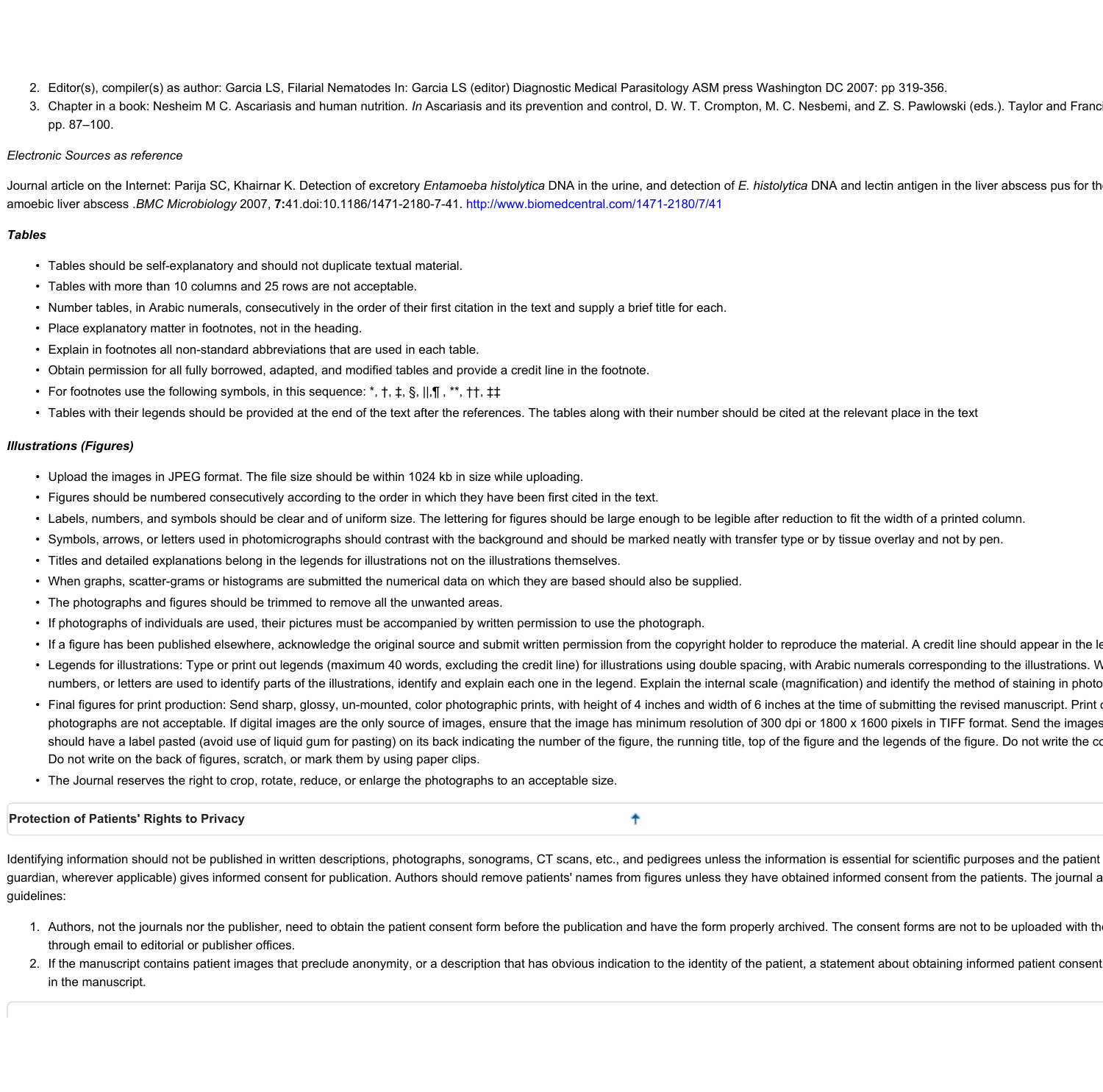#### <span id="page-6-0"></span>**Sending a revised manuscript**

The revised version of the manuscript should be submitted online in a manner similar to that used for submission of the manuscript for the first time. However, there is no need to submit the "First Page file while submitting a revised version. When submitting a revised manuscript, contributors are requested to include, the 'referees' remarks along with point to point clarification at the beginning in the re **addition, they are expected to mark the changes as underlined or colored text in the article.**

<span id="page-6-1"></span>

| <b>Reprints and proofs</b> |  |
|----------------------------|--|
|                            |  |

Journal provides no free printed reprints. Authors can purchase reprints, payment for which should be done at the time of submitting the proofs.

# *Publication schedule*

The journal publishes articles on its website immediately on acceptance and follows a 'continuous publication' schedule. Articles are compiled for 'print on demand' semiannual issues.

**The journal does not charge for submission and processing of the manuscripts.**

<span id="page-6-2"></span>

| <b>Copyrights</b><br>. . |
|--------------------------|
|--------------------------|

The entire contents of the Nigerian Journal of Cardiovascular & Thoracic Surgery are protected under Indian and international copyrights. The Journal, however, grants to all users a free, irrevocable, w right of access to, and a license to copy, use, distribute, perform and display the work publicly and to make and distribute derivative works in any digital medium for any reasonable non-commercial pure proper attribution of authorship and ownership of the rights. The journal also grants the right to make small numbers of printed copies for their personal non-commercial use under Creative Commons **Attribution-Noncommercial-Share Alike 4.0 International Public License.**

<span id="page-6-3"></span>

| <b>Checklist</b> |  |
|------------------|--|
|                  |  |

## **Covering letter**

- **• Signed by all contributors**
- **• Previous publication / presentations mentioned**
- **• Source of funding mentioned**
- **• Conflicts of interest disclosed**

## **Authors**

- **• Last name and given name provided along with Middle name initials (where applicable)**
- **• Author for correspondence, with e-mail address provided**
- **• Number of contributors restricted as per the instructions**
- · Identity not revealed in paper except title page (e.g. name of the institute in Methods, citing previous study as 'our study', names on figure labels, name of institute in photographs, etc.)

## **Presentation and format**

- **• Double spacing**
- **• Margins 2.5 cm from all four sides**
- **• Page numbers included at bottom**
- **• Title page contains all the desired information**
- **• Running title provided (not more than 50 characters)**
- **• Abstract page contains the full title of the manuscript**
- Abstract provided (structured abstract of 250 words for original articles, unstructured abstracts of about 150 words for all other manuscripts excluding letters to the Editor)
- **• Key words provided (three or more)**
- **• Introduction of 75-100 words**
- **• Headings in title case (not ALL CAPITALS)**
- **• The references cited in the text should be after punctuation marks, in superscript with square bracket.**
- **• References according to the journal's instructions, punctuation marks checked**